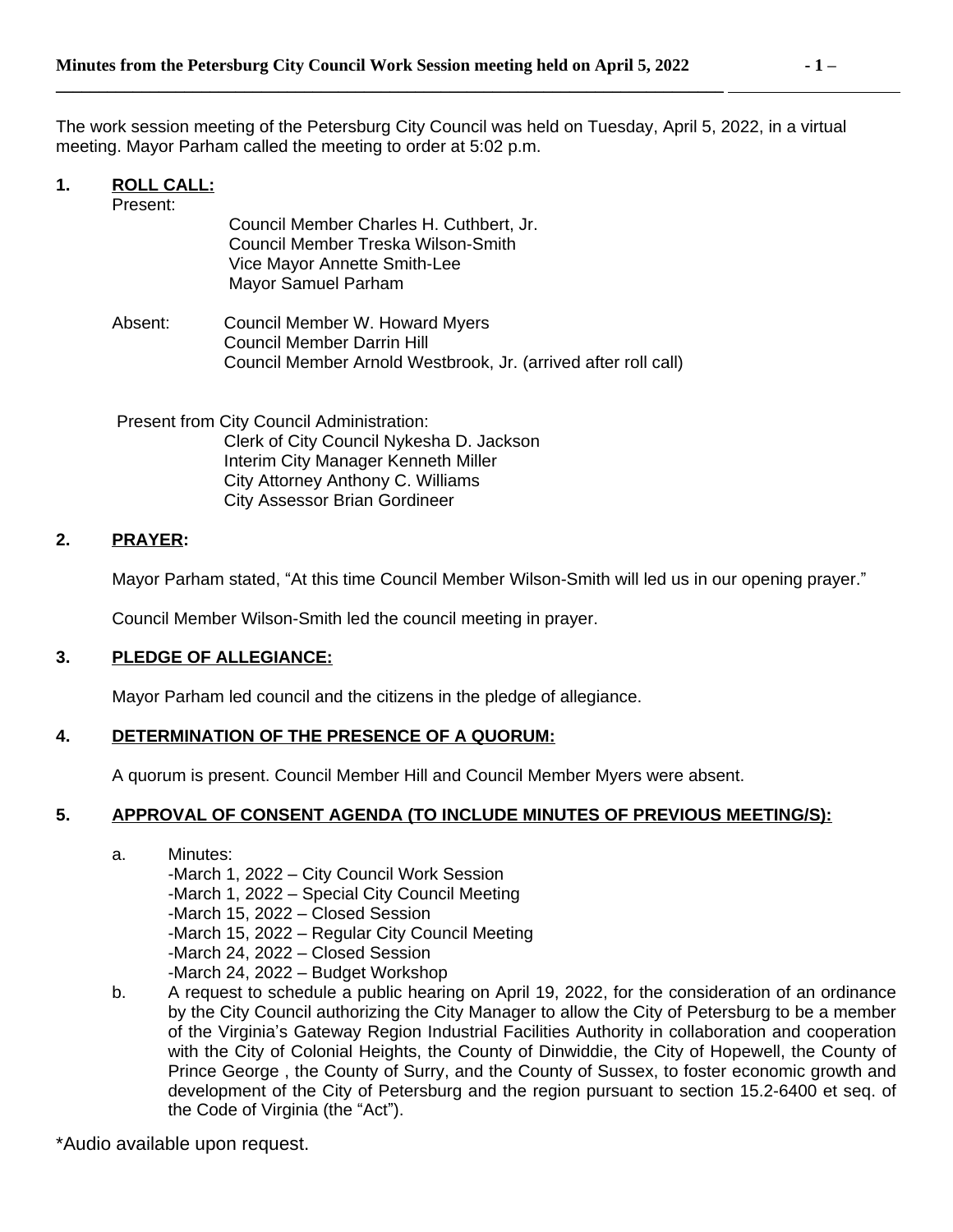- c. A request to schedule a public hearing on April 19, 2022, for the consideration of a resolution by the City Council approving the issuance by the Petersburg Redevelopment and Housing Authority of its multifamily housing revenue bonds for the acquisition, construction, renovation, rehabilitation and equipping of the 98-unit Dorsey Flats Apartments multifamily housing facility located in the City of Petersburg, Virginia.
- d. A request to schedule a public hearing on April 19, 2022, for the consideration of an ordinance authorizing the City Manager to adopt the amendment to the Real Estate Tax Abatement Program for Commercial and Industrial Businesses located with the Enterprise Zone that will allow them to qualify for Real Estate Tax Abatement for a period of Six (6) Years.
- e. A request to schedule a public hearing on April 19, 2022, for the consideration of an ordinance to amend and re-adopt Section 94-2 of the City Code pertaining to littering.
- f. A request to schedule a public hearing on April 19, 2022, for the purpose of consideration of a resolution to authorize the City Attorney to proceed with condemnation of a portion of parcel 065-110004, 2793 Soth Crater Road.
- g. A request to schedule a public hearing on April 19, 2022, for the consideration of adoption of an ordinance to amend and readopt Section 2-31 of the Petersburg City Code pertaining to salaries of City Council and the Mayor.
- h. A request to schedule a public hearing on April 19, 2022, for the consideration of an ordinance of conveyance of easements to Dominion Energy Virginia in furtherance of the Park & Ride Project.
- i. A request to schedule a public hearing on April 19, 2022, for the consideration of the FY2021- 2022 #2 Proposed Schools Operating Budget in the amount of \$1,611,079.77.
- j. A request to schedule a public hearing on April 19, 2022, for the consideration of an ordinance to authorize the city to enter into a lease agreement of City-owned conserved property at 24909 Ferndale Road, Petersburg, VA 23803, to the Friends of the Lower Appomattox River (FOLAR).
- k. A request to schedule a public hearing on April 19, 2022, for the consideration of the FY2022- 2023 City of Petersburg Proposed All Funds Budget.
- l. A request to schedule a public hearing on April 19, 2022, for the consideration of City Council to advertise a maximum tax rate of \$1.27 per \$100 of assessed value.
- m. A request to schedule a public hearing on April 19, 2022, for the consideration of an ordinance to amend and re-adopt 106-65 of the City Code pertaining to the collection of delinquent real property taxes on properties where abatement expenses have been incurred.
- n. A request to schedule a public hearing on April 19, 2022, for the consideration of an ordinance authorizing the installation of a street mural at the intersection of W. Washington & Market Street (corner of the Petersburg Public Library).
- o. A request to schedule a public hearing on April 19, 2022, for the consideration of an ordinance approving Community Development Block Grant (CDBG) funding for FY21/FY22.
- p. A request to schedule a public hearing on June 214rfgtt5, 2022, for the consideration of an ordinance approving amendments to the proffered conditions associated with the zoning of the properties located at 1200 Harrison Creek Boulevard, TP #040030805, 1225 Harrison Creek Blvd, TP# 040030806, and 1255 Harrison Creek Boulevard, TP# 040030807 from PUD, B-2 General Commercial District with conditions to PUD, with amended conditions.

Council Member Cuthbert stated, "Mr. Mayor, I have a question about two of the items and I realize that there is no slot for discussion of items removed from the consent agenda. So, I am a little uncertain on how to handle this. I look to you for guidance. But the items on the consent agenda that I have a question about are '5f' and '5j' and different questions for each one. For item '5f' it talks about scheduling a public hearing for April 19<sup>th</sup> for the purpose of considering a resolution to authorize condemnation of a portion of a piece of property on South Crater Road. And I really wonder whether we have to condemn, or we can reach an agreement that will be more of a better use of city funds and city time then going through a condemnation which is pretty elaborate and expensive proposition."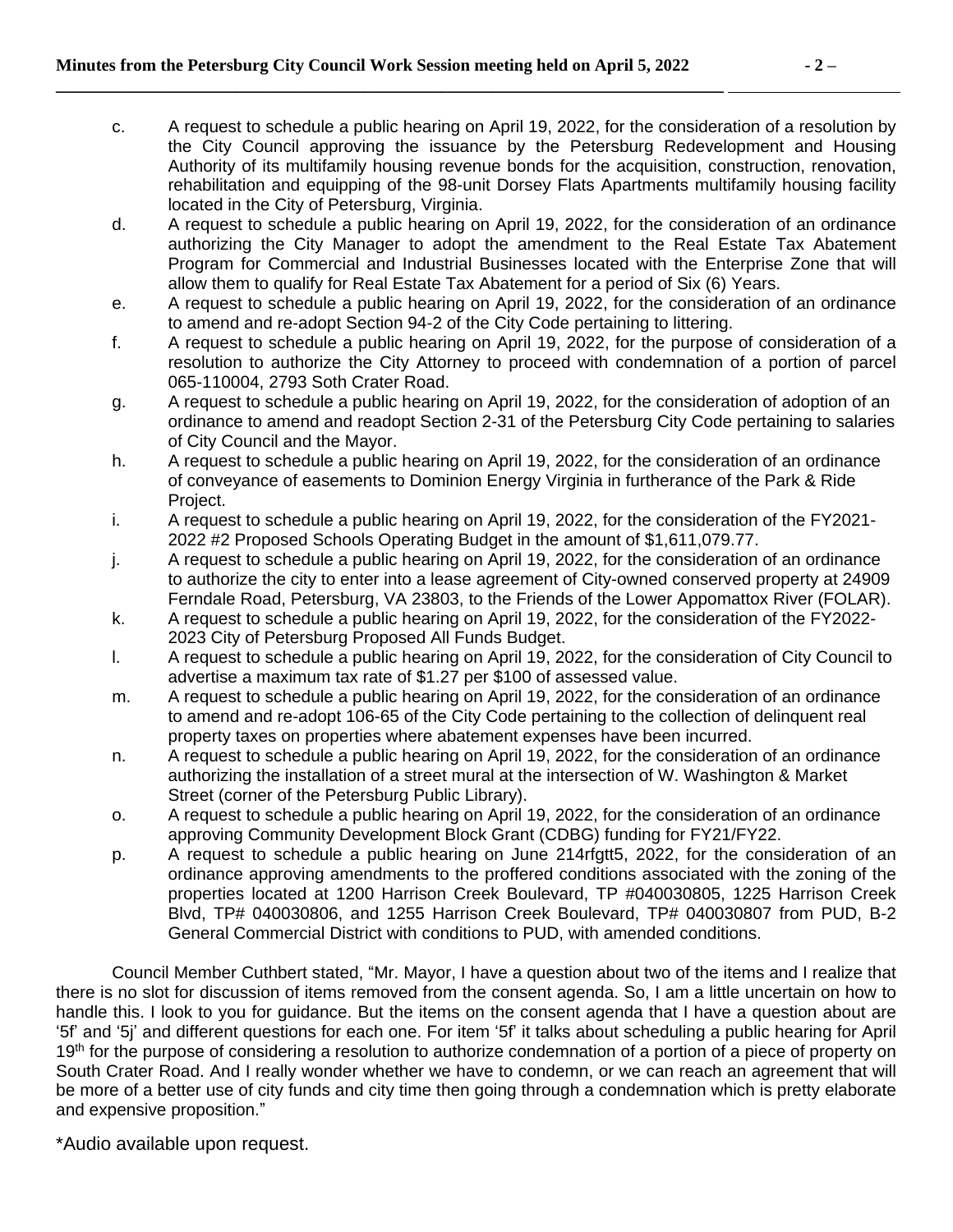Mr. Miller stated, "Mr. Barnes is out sick today. Can we table that please and we will get back to you Mr. Cuthbert? You are on to something."

Council Member Cuthbert stated, "Sure. So, that means that we will not schedule a public hearing tonight for item 'f'? Is that correct Mr. Miller?"

Mr. Miller stated, "Yes. That is correct sir."

Council Member Cuthbert stated, "Okay. Great. It may be that as we discuss further at some other time that we put this back on the consent agenda for a public hearing on another day. Thank you, Mr. Miller, and thank you Mr. Mayor. Let us go to item 'j.' It talks about a lease with FOLAR. And I did not see a proposed lease agreement in the packet. And I really wonder how we can have a public hearing on a lease without having the terms of the lease in front of us. So, I think that the order of things logically from our side of the table is that FOLAR needs to be forthcoming with a lease and then we schedule a public hearing on the lease. So, that the public knows what we are scheduling a public hearing about, and council can be thinking about the terms of the proposed lease. It is premature to schedule a public hearing on the lease until we see the lease. I like the concept, but the devil is in the details and there is an awfully a lot of details here. I just don't have a clue what the details are. Liability, who is responsible for the money change in hands, and all kinds of things."

Mayor Parham stated, "Council Member Cuthbert at this time I have Heather and Wendy both here from FOLAR. Can you come up and speak on behalf of this item?"

Wendy Austin, Executive Director of FOLAR, gave some information on the request of the public hearing.

There was some discussion among City Council and representatives from FOLAR.

Council Member Cuthbert stated, "I would suggest that we not schedule a public hearing on item '5j' at this time."

There was discussion among City Council and staff on the public hearing request for item "5g"?

Vice Mayor Smith-Lee made a motion to approve the consent agenda with the removal of items "5f" and "5j". Council Member Westbrook seconded the motion. The motion was approved on roll call. On roll call vote, voting yes: Cuthbert, Wilson-Smith, Westbrook, Smith-Lee, and Parham; Absent: Hill and Myers

#### ` **6. SPECIAL REPORTS:**

# a. Presentation and announcement of the Black History Essay Contest Winners.

Marquis Allen, Director of Parks and Recreation, stated, "Today is a good day. We are going to announce our Black History winners. The Black History Theme was black health. That was the theme for that. I wanted to invite the Black History Committee up and Dr. Pitre-Martin as we present the awards."

The winners were Cara Tolbert (Runner Up-\$75 gift card), Kaniya Burgess (1<sup>st</sup> Place-\$100 gift card), and Albert Farley, III (Elementary School Winner-\$50 gift card).

# b. ARPA Municipal Utility Relief Update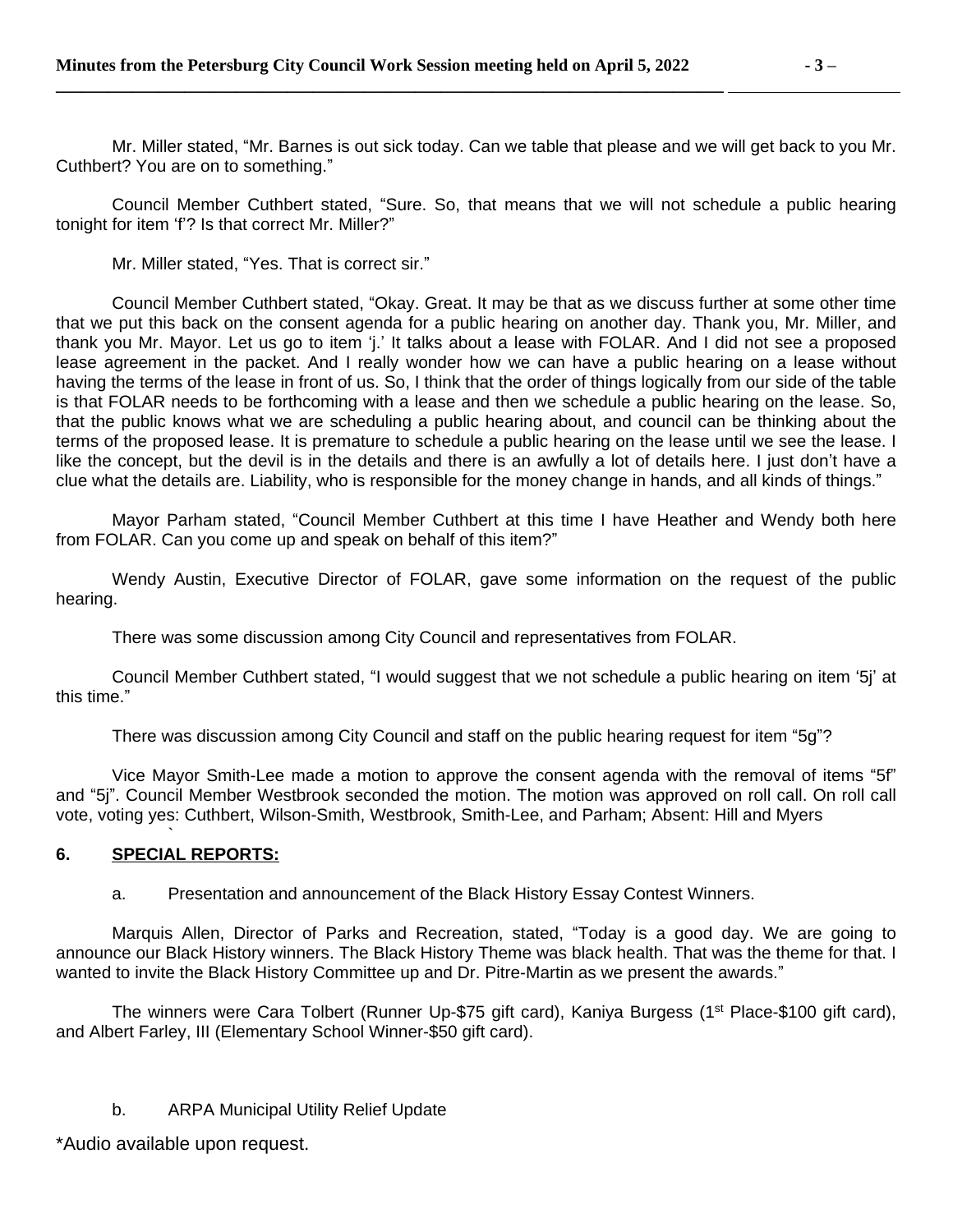Tangela Innis, Deputy City Manager, gave an overview of the Municipal Utility Relief.

Key points:

- On October 29, 2021, the City of Petersburg was awarded \$3.67 million for utility relief for residential customers after applying for the relief to provide relief to residential customers experiencing economic hardships from the pandemic.
- On February 4, 2022, the City of Petersburg received \$3.67 million for utility relief for residential customers.
- After applying the guidelines of the program, it was determined that \$1.83 million would be applied to approximately 2,700 residential accounts.
- Letters including award amounts were mailed to those that qualified for utility relief on March 24, 2022.
- Per the program instructions of the remaining \$1.84 million was returned to the state by the March 31, 2022, deadline.
- c. Presentation on housing in the City of Petersburg.

Taylor Ryan, Youth Homelessness Program Coordinator, and Ara Mendoza, Balance of State CoC Program Manager, gave an overview of the PowerPoint presentation.

Key points:

- Housing First is an approach to connect individuals and families experiencing homelessness quickly and successfully to permanent housing without preconditions and barriers to entry, such as sobriety, treatment, or services participation requirements.
- Supportive services are offered to maximize housing stability and prevent returns to homelessness as opposed to addressing predetermined treatment goals prior to exit to permanent housing.
- Recognized by Federal and State government as a best practice and it is evidence-based.
- Goals are to work with the City of Petersburg.

Council Member Wilson-Smith stated, "I do not have any questions. I get it first-hand. But thank you for coming and thank you for what you can do."

Mayor Parham stated, "Thank you all very much. We appreciate all your work."

## **7. MONTHLY REPORTS:**

\*There are no items for this portion of the agenda.

# **8. FINANCE AND BUDGET REPORT:**

\*There are no items for this portion of the agenda.

## **9. CAPITAL PROJECTS UPDATE:**

\*There are no items for this portion of the agenda.

## **10. UTILITIES:**

\*Audio available upon request. \*There are no items for this portion of the agenda.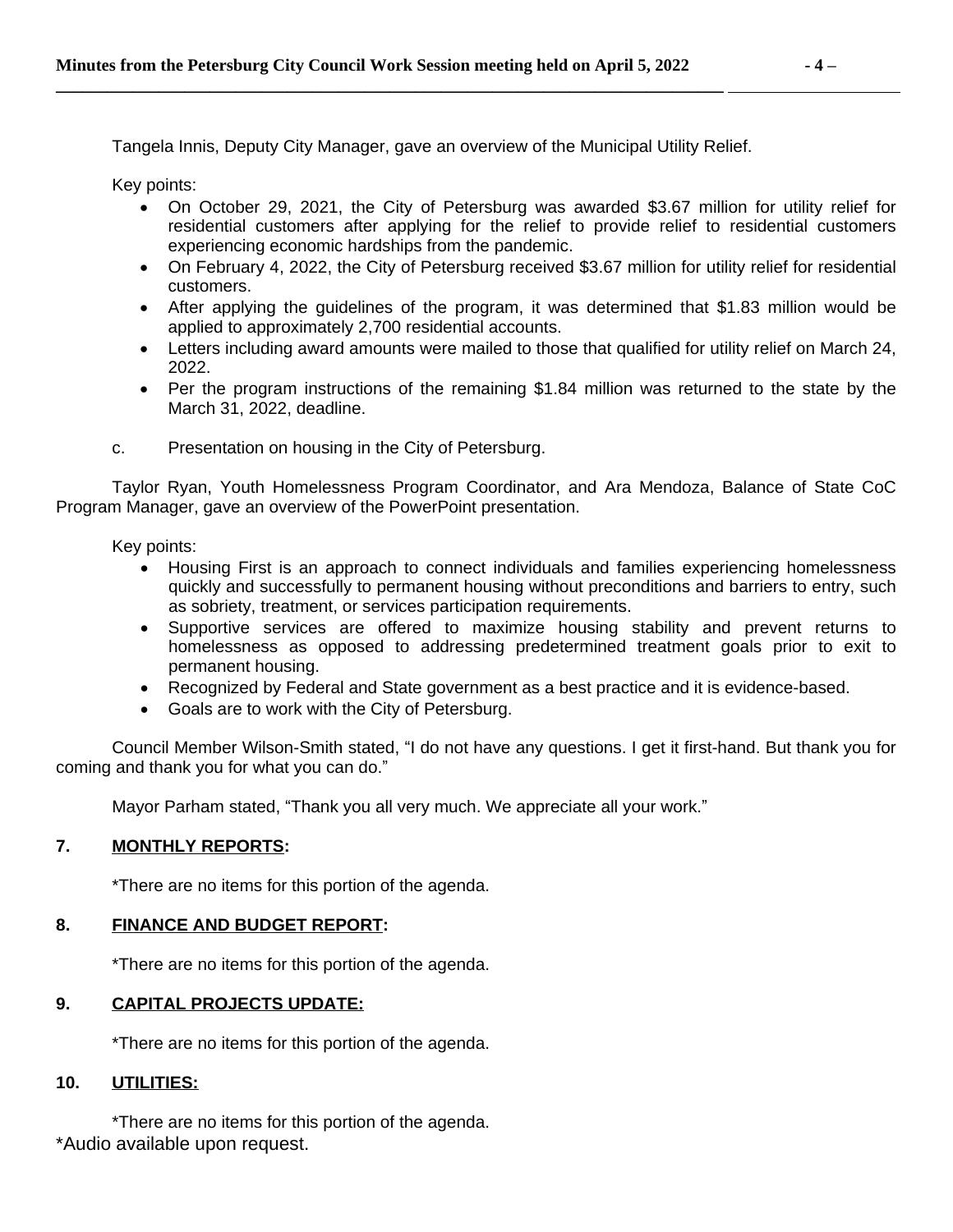## **11. STREETS:**

\*There are no items for this portion of the agenda.

## **12. FACILITIES:**

\*There are no items for this portion of the agenda.

## **13. ECONOMIC DEVELOPMENT:**

a. To provide the City Council an update on current Economic Development Projects.

Mayor Parham stated, "This is tabled until the April 19th meeting."

## **14. CITY MANAGER'S AGENDA:**

a. Update from Police Department on Traffic.

Mr. Miller stated, "Mr. Mayor, Chief Christian would have been here, but he is in training right now. If I can, while Chief Chambliss comes up, council has some information from me with respect to a question that was asked from Mr. Cuthbert concerning the properties that were taken in tax sale. You have a copy in front of you. Mr. Mayor, we will give a shout out to all of our staff. In my week or two weeks of sitting in this chair I have gotten some responses. Trash has been a big issue with us, and 8.6 tons of trash has been removed off our streets. There is more to go. There have been 1,094 potholes have been filled. We have a budget workshop for the community on next week, the 13<sup>th</sup> and 14<sup>th</sup>. Ms. Joanne Williams will be putting that out on social media as well as on the website. You also have some interesting things in front of you. Mr. Mayor, you have a document I gave you with respect to the City of Chesapeake and what they are doing working with traffic and school zones. And working in collaboration with the Redflex camera system that we have. And on that note and I am going to let the wonder Chief Chambliss take it away."

Chief Emmanual Chambliss, Petersburg Police Department, gave an update and overview on traffic in the City of Petersburg.

Key points:

- On Sycamore Street there were 135 traffic summonses written. The recommendation is that there be continued traffic enforcement, placement of stop signs on Sycamore Street and Fillmore creating a 4-way stop at this intersection.
- On West Washington Street there were 68 traffic summonses written. The recommendation is that continued traffic enforcement take place, place traffic signal at the intersection of Washington Street and Perry Street.
- On Grove Avenue there were 16 traffic summonses written in that area. The recommendation is that there be continued traffic enforcement.
- On South Park Drive there were 12 traffic summonses written. The recommendation is continued traffic enforcement.
- On Jefferson Street there were 4 traffic summonses written. The recommendation is continued traffic enforcement.
- For McKeever and St. Andrew Street it is recommended that signs be placed at Mingea Street and McKeever Street advising no large trucks. There is also a rumble strip that has been placed on St. Andrew Street.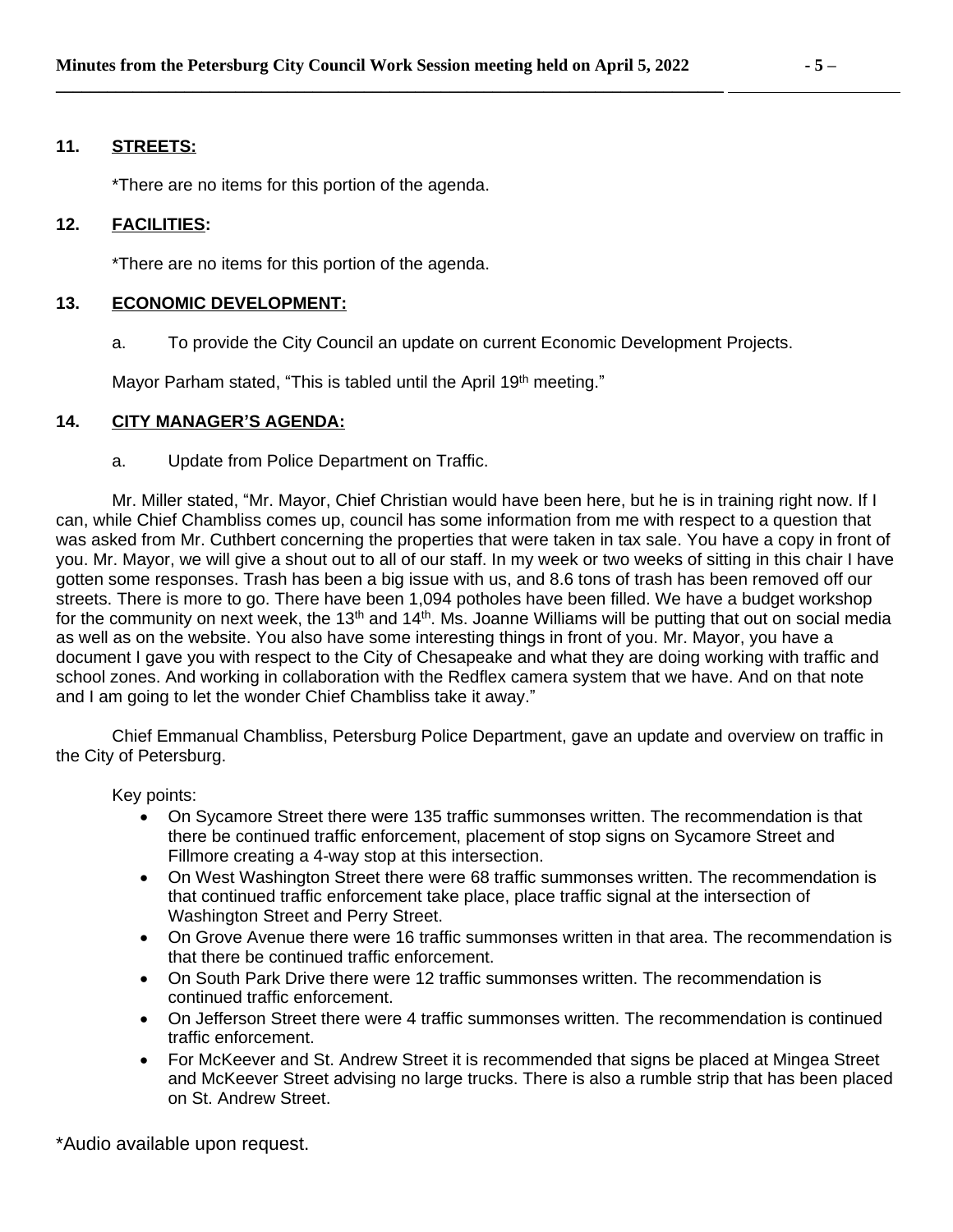• There is a recommendation for a four-way stop signs on Liberty Street. There have not been any tickets for Liberty Street. There were units placed on that street and there were no speeders during that time.

There was discussion among City Council and staff.

Mr. Miller stated, "On the summary sheet it states that I will get back with 5 & 6. But I will be working with the city attorney to get some proper guidance with respect to this and answers to both of those questions."

Council Member Cuthbert stated, "To be determined is what it amounts to and that is fine."

Mr. Miller stated, "Expeditiously. We do not have to wait on that stuff. The city attorney and I will meet, and I will get back to council."

Council Member Cuthbert stated, "Do you think you can get back to us at our April 19<sup>th</sup> meeting?"

Mr. Miller stated, "I think that we will have to look at it from an ordinance perspective. It might be a bit early. I will send an email out to council requesting time slots."

Council Member Cuthbert stated, "It is an awful lot of reverberation in these mics. But do you think that you can bring back a recommendation on 5 & 6 at our May work session then?"

Mr. Miller stated, "Yes, sir."

Council Member Cuthbert stated, "That will be great. It is an interesting idea. This reducing of the speed limit from 25 to 20. I certainly do not think that it will be done on a wholesale basis. But stop signs have not solved the problem for the residence on High Street and it was a residence on High Street that pointed out this ordinance to me that authorizes the reduction of the speed limit all the way down to 15. That is a little extreme. But reducing the speed limit would be a help. And may a rumble strip in conjunction with a stop sign on High Street might be worthwhile. I am not sure how we can conclude this. Your team, Mr. Miller, is doing a great job going through this but I think that we have got some issues yet to be resolved. So, how do you propose to go from here Mr. Miller? Do we vote on anything, does the police department just go ahead and do it, do we wait for every issue to be addressed before decisions are made? How do you think we ought to proceed?"

Mr. Miller stated, "Staff is prepared to proceed as council directs us. So, I know items 5 & 6 we will get back to you on but the other items that Chief Chambliss has already gone over, I think that council can make some decisions their and we are ready to execute."

Council Member Cuthbert stated, "So, I think what that boils down to is we have a public hearing on April 19<sup>th</sup> on the recommendation that the police department has made and then council will vote at that time. Does that make sense Mr. Mayor as the way to proceed?"

Mayor Parham stated, "That makes sense."

Council Member Cuthbert stated, "Okay. Well, why don't we do that and then we will leave 5 & 6 unresolved and get a report at our May work session. and then if it is the will of council at that May work session, we can schedule a public hearing for our May business meeting to adopt or consider the recommendations of the police department as to 5 & 6. Make sense as a way to proceed?"

Mayor Parham stated, "Makes sense."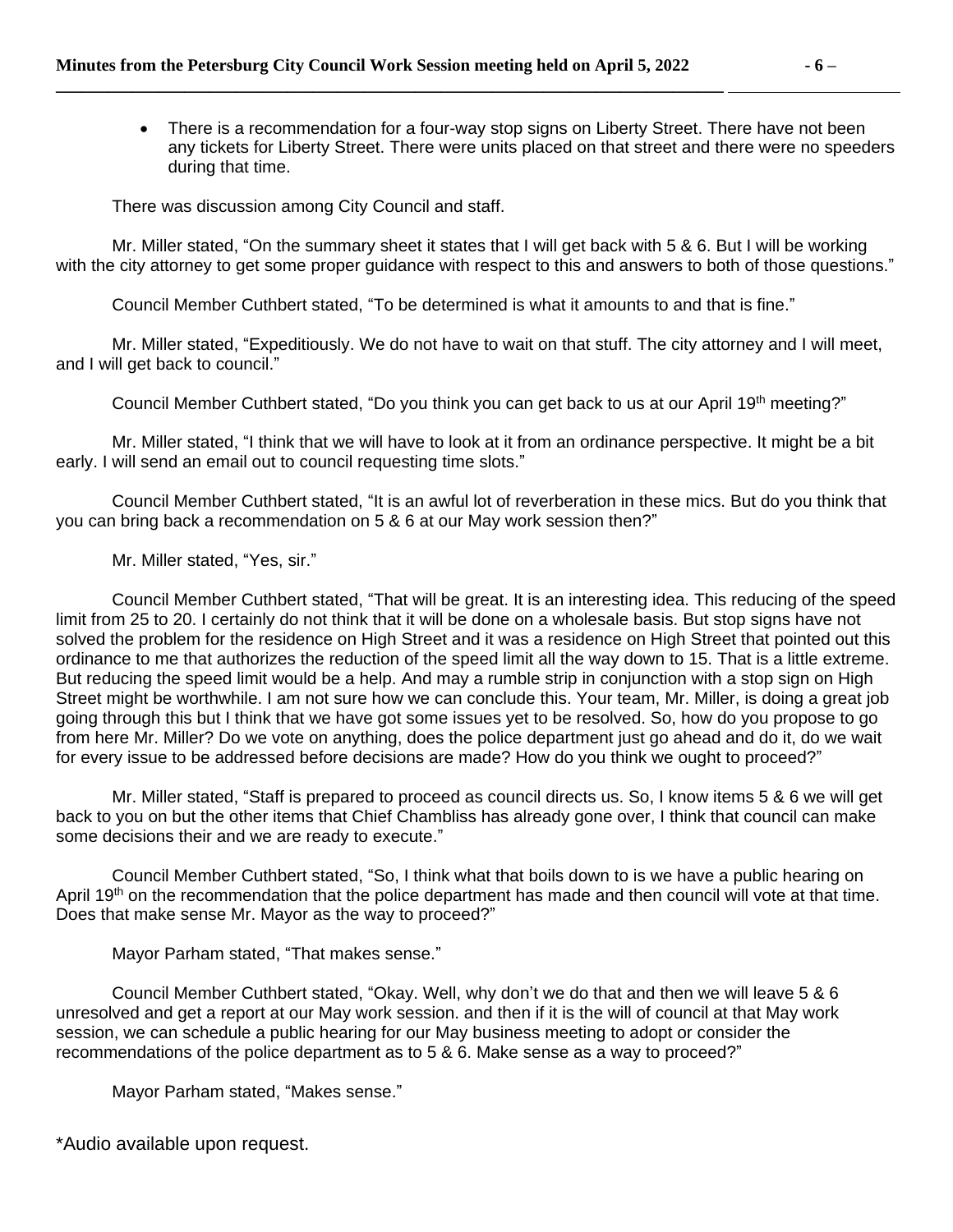### **15. BUSINESS OR REPORTS FROM THE CLERK:**

\*No items for this portion of the agenda.

## **16. BUSINESS OR REPORTS FROM THE CITY ATTORNEY:**

Mayor Parham stated, "We have closed session that we need to do. At this time would enter a motion to add a closed session for consultation with legal counsel to tonight's meeting at the city attorney's request."

Council Member Cuthbert made a motion to add closed session for consultation with legal counsel to the agenda on April 5, 2022. Vice Mayor Smith-Lee seconded the motion. The motion was approved on roll call vote. On roll call vote, voting yes: Cuthbert, Wilson-Smith, Westbrook, Smith-Lee, and Parham: Absent: Myers and Hill

Mayor Parham stated, "I would entertain a motion to convene in closed session pursuant to §2.2- 3711(A)(7) AND (8) of the Code of Virginia for the purpose of receiving legal advice and status update from the City Attorney and legal consultation regarding the subject of specific legal matters requiring the provision of legal advice by the City Attorney and matters of actual litigation, specifically including but not limited to discussion regarding Petersburg Circuity Court Case No.: CL21000495-00.

## **CLOSED SESSION:**

a. The purpose of this meeting is to convene in the closed session pursuant to §2.2-3711(A)(7) AND (8) of the Code of Virginia for the purpose of receiving legal advice and status update from the City Attorney and legal consultation regarding the subject of specific legal matters requiring the provision of legal advice by the City Attorney and matters of actual litigation, specifically including but not limited to discussion regarding Petersburg Circuity Court Case No.: CL21000495-00.

Vice Mayor Smith-Lee made a motion that the City Council go into closed session for the purposes noted. Council Member Westbrook seconded the motion. There was no discussion on the motion, which was approved on roll call vote.

On roll call vote, voting yes: Cuthbert, Wilson-Smith, Westbrook, Smith-Lee, and Parham; Absent: Hill and Myers

City Council entered closed session at 6:10 p.m.

## **CERTIFICATION:**

Mr. Williams stated, "The Mayor would entertain a motion to conclude the closed session called this evening to certify in accordance with §2.2-3712 that the Code of Virginia that to the best of each members knowledge that only public business matter lawfully exempted from the opening meeting requirements were discussed and that only such public business matters were identified in the motion by which the closed meeting was convened, heard, discussed, or considered. If any member believes that there was a departure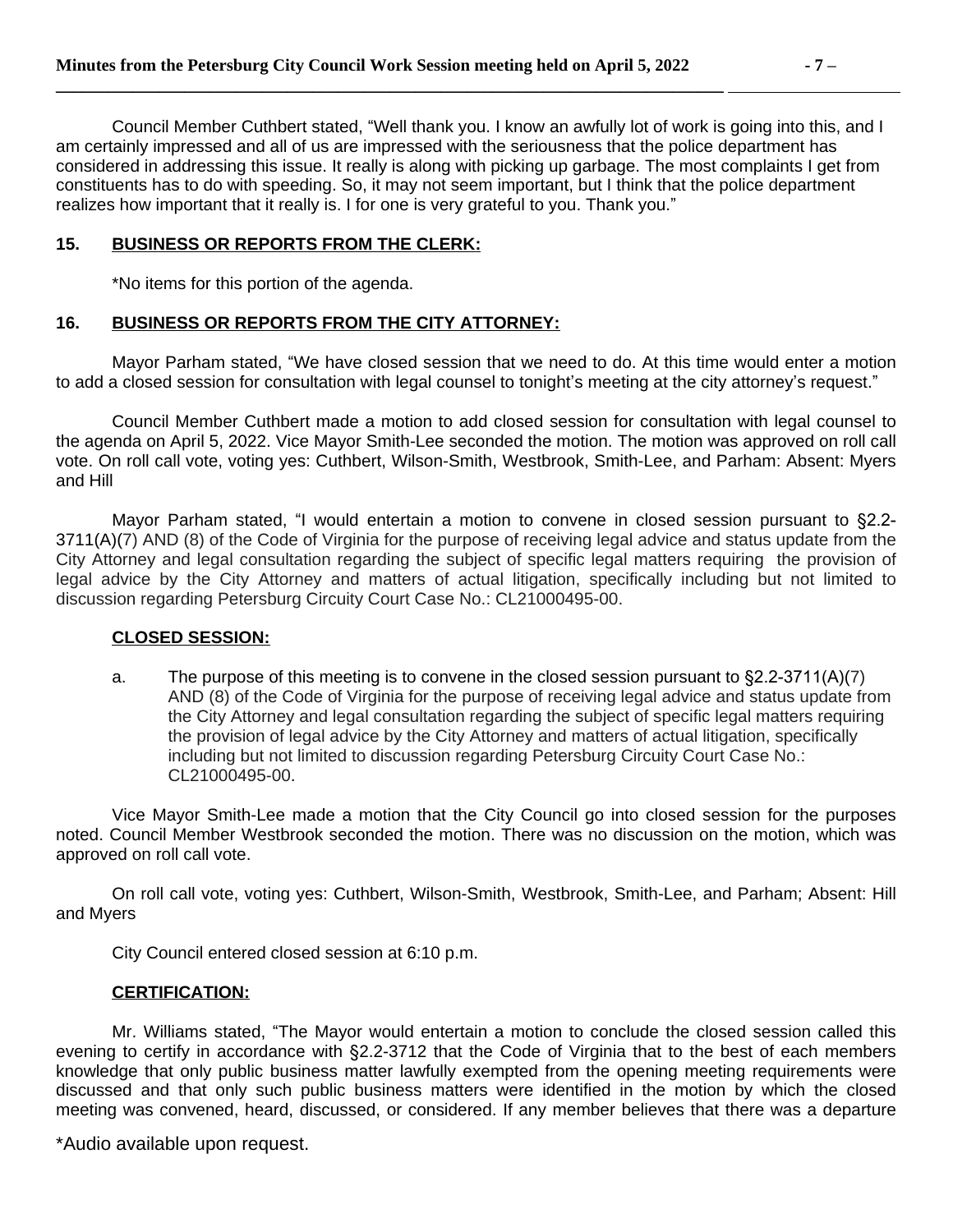from the foregoing requirements should so state prior to the vote indicating the substance for departure that in his or her judgment has taken place. This requires a roll call vote Mr. Mayor."

Vice Mayor Smith-Lee made a motion to return City Council into open session and certify the purposes of the closed session. Council Member Cuthbert seconded the motion. There was no discussion on the motion.

The motion was approved on roll call vote.

On roll call vote, voting yes: Cuthbert, Wilson-Smith, Westbrook, Smith-Lee, and Parham: Absent: Hill and Myers

#### **22-R-16 A RESOLUTION CERTIFYING, AS REQUIRED BY THE CODE OF VIRGINIA, SECTION 2.2- 3712, THAT TO THE BEST OF EACH MEMBER'S KNOWLEDGE, ONLY PUBLIC BUSINESS MATTERS LAWFULLY EXEMPTED FROM OPEN MEETING REQUIREMENTS OF VIRGINIA LAW WERE DISCUSSED IN THE CLOSED SESSION, AND ONLY SUCH PUBLIC BUSINESS MATTERS AS WERE IDENTIFIED IN THE MOTION CONVENING THE CLOSED SESSION WERE HEARD, DISCUSSED, OR CONSIDERED.**

City Council returned to open session at 6:23 p.m.

Mayor Parham stated, "In open session, I would like to entertain a motion from council to suspend the Rules of Council and add a resolution of committing support and fund match requirements for the Locks Water Main Replacement and the Citywide Public Safety Mission Critical Communication System support of all Petersburg citizens and businesses to tonight's agenda."

Vice Mayor Smith-Lee made a motion to add the resolution to the agenda. Council Member Westbrook seconded the motion. The motion was approved on roll call vote. On roll call vote, voting yes: Cuthbert, Wilson-Smith, Westbrook, Smith-Lee, and Parham: Absent: Hill and Myers

Mayor Parham stated, "At this time can Ms. Joanne Williams come up front please. We have possibly a few questions on the resolution. Can you just give us a quick background?"

Joanne Williams, Director of Communications, Marketing and Government Relations, stated, "This is for earmark funds for the Senate and House. And they highly recommended a resolution. And these are the projects that we will submit. It does require, if we are so fortunate to get them, a 20% match."

Mayor Parham stated, "Council Member Cuthbert, do you have any questions?"

Council Member Cuthbert stated, "I have no questions. It is a great idea. We all thank Ms. Williams for making this opportunity available to us."

Vice Mayor Smith-Lee made a motion to approve the resolution. Council Member Wilson-Smith seconded the motion. The motion was approved on roll call vote. On roll call vote, voting yes: Cuthbert, Wilson-Smith, Westbrook, Smith-Lee, and Parham: Absent: Hill and Myers

### **22-R-17 A RESOLUTION OF THE CITY COUNCIL OF THE CITY OF PETERSBURG, VIRGINIA COMMITTING SUPPORT AND FUND MATCH REQUIREMENTS FOR LOCKS WATER MAIN REPLACEMENT AND THE CITYWIDE PUBLIC SAFETY MISSION CRITICAL COMMUNICATION SYSTEM SUPPORT OF ALL PETERSBURG CITIZENS AND BUSINESSES.**